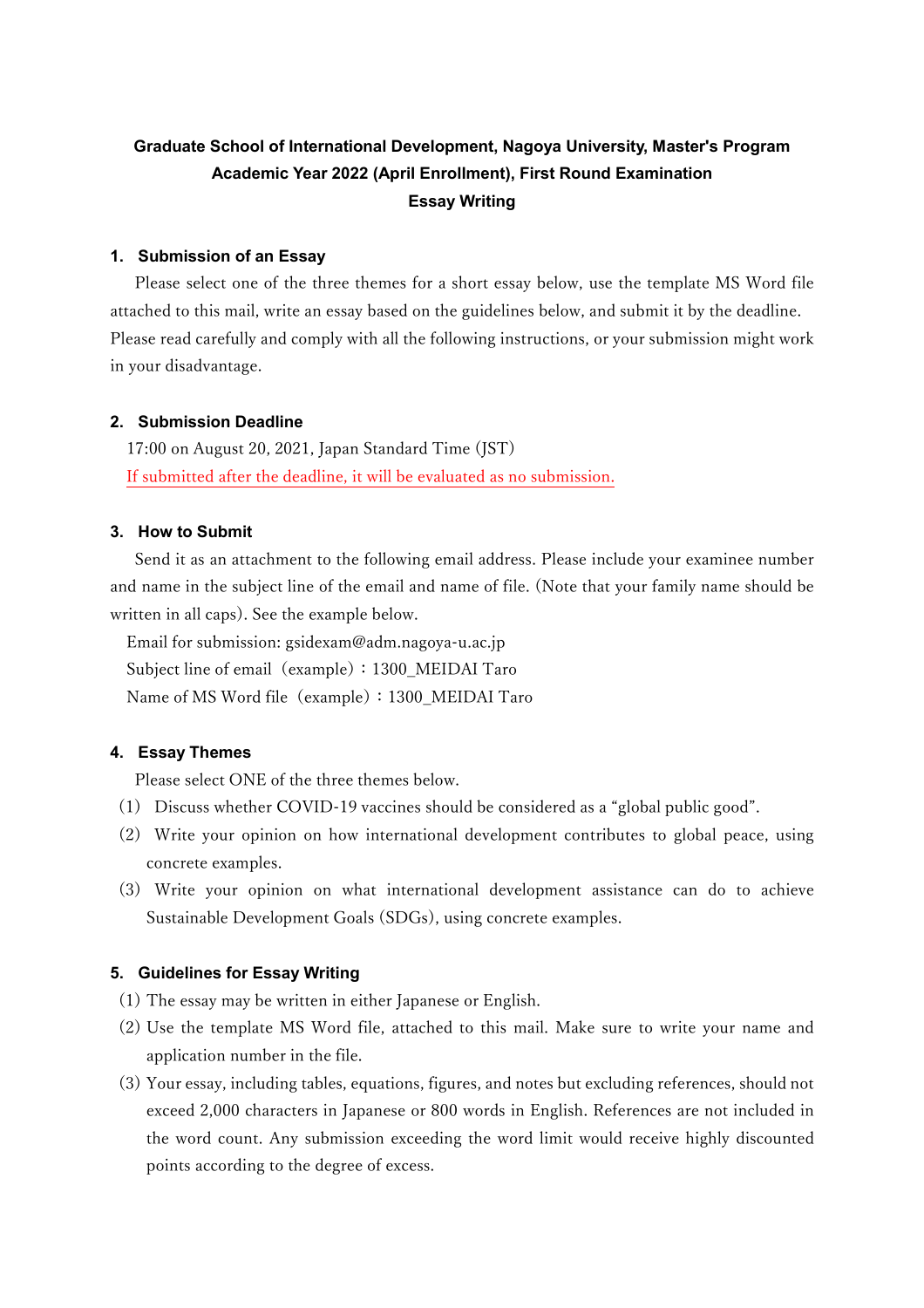- (4) Figures and tables must have a number, title, note, and source.
- (5) The font size is 12. A specific font such as Times New Roman or Arial is not required. Any font can be used.
- (6) The text should be organized in a single-column format. The first line of each paragraph must be indented 3 spaces, and the space between paragraphs should be the same as the space between lines within paragraphs (i.e., 1.5 line spacing).
- (7) Follow the rules below to convert the size of tables, figures, and equations into the number of English words for use in your word count.
	- If a table or a figure occupies 1/3 of a page (approximately 12 lines), it should be counted as 450 characters in Japanese or 180 words in English;
	- 1/2 of a page (approximately 18 lines) should be counted as 650 characters in Japanese or 270 words in English.
	- 1 page should be counted as 1,300 characters in Japanese or 540 words in English
- (8) Citations in text or notes should include page number information in the following style. In case of a citation with quotes, the referred page number(s) must be indicated.

Example: In a sentence

Kuznets (1953a: 18) asserts that "..."

According to Krueger and Bhagwati (1973: 23) "..."

Example: At the end of a sentence

It is considered that "..." (Taylor and Wilson 1989: 145-150).

(9) The source of a citation, as outlined above, must be listed in the references.

## **6. Notes**

- (1) The essay will be used as part of the enrollment examination. For this reason, the essay has to be written by the applicant. The applicant will be disqualified if the school finds out that the whole essay or part of the essay is written by someone else.
- (2) The objective for this assignment lies in assessing whether the argument is developed in a logical manner, which is crucial for writing a master thesis, rather than whether the essay shows adequate expertise on the subject.
- (3) Moreover, the essay will be subject to a question and answer period in the oral examination and will be evaluated as part of the entrance examination.
- (4) Please note that a plagiarism assessment will be conducted on the submitted essay in order to check the similarity of the essay with other published works. The outcome of the plagiarism assessment will be reflected in the enrollment examination. Therefore, please carefully follow the guidelines above for using quotations when presenting someone else's ideas and sentences.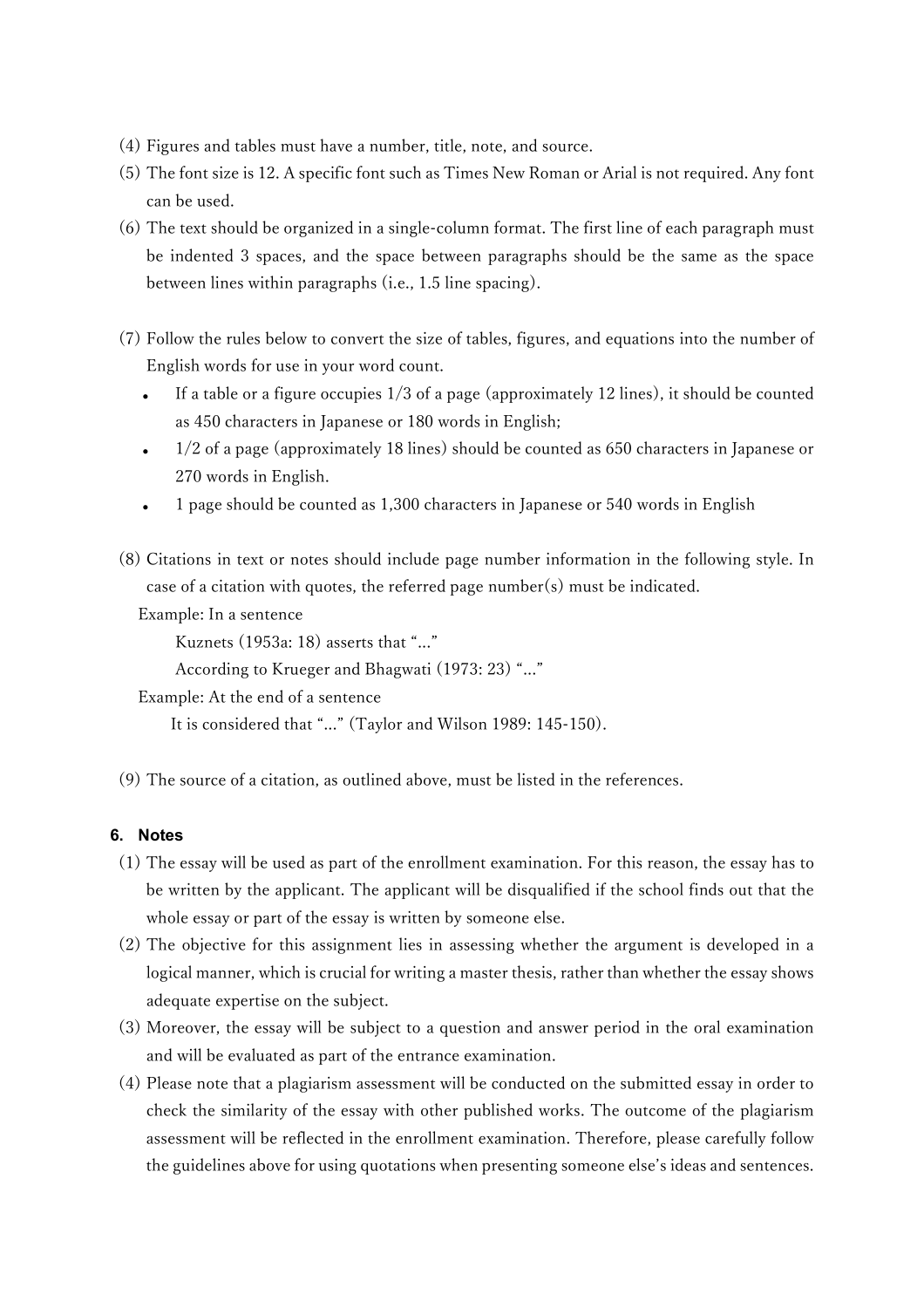## 名古屋大学国際開発研究科博士前期課程 2022 年 (4 月入学) 第 1 期入学試験 小論文の作成について

### 1.課題

3 つのテーマから 1 題を選択し、下記作成要領に沿って小論文を作成し、期限までに提出する こと。解答は添付の解答用紙(MS Word)を使用すること。

以下の説明をよく読み、正しく従って小論文を作成してください。正しく従っていない場合、 審査において不利に働く場合があります。

### 2.提出期限

2021 年 8 月 20 日(金)午後 5 時(日本時間) 期限後に提出した場合は、提出無として評価する。

## 3.提出方法

以下のメールアドレスに添付ファイルで送信する。メールの件名とファイル名に受験番号と 氏名を必ず記入すること。以下の例を参照のこと。

提出先: gsidexam@adm.nagoya-u.ac.jp

件名(例):1300\_名大太郎

ファイル名(例):1300\_名大太郎

### 4.小論文のテーマ

以下の3つのテーマから 1 題を選択すること。

- (1) COVID-19 のワクチンについて、「グローバル公共財」と考えるべきか論じなさい。
- (2) 国際開発が世界平和にどのように貢献するかについて、具体例を挙げながら自分の考え を述べなさい。
- (3) 持続可能な開発目標(SDGs)を達成するために国際開発援助ができることについて、具 体例をあげながら自分の考えを述べなさい。

#### 5.作成要領

- (1) 日本語または英語のいずれでも解答可能。
- (2) 別添の MS Word ファイルを使用し、氏名と受験番号を記入すること。
- (3) 小論文の長さは、日本語 2,000 字以内、英語 800 語以内とする。日本語における字数お よび英語における語数には、いずれの場合においても、図表、方程式および注を含むが、 参考文献は含まない。字数制限を超えた小論文課題は、制限超過の度合いに応じて大幅 に減点される可能性がある。
- (4) 図表を入れる場合は通し番号、タイトル、注および出所を明示すること。
- (5) フォントの大きさは 12 ポイントとする。書体は指定しない。
- (6) 段組は一段組とする。英語の段落の文頭は、3 文字分のインデントとする。ただし、日本